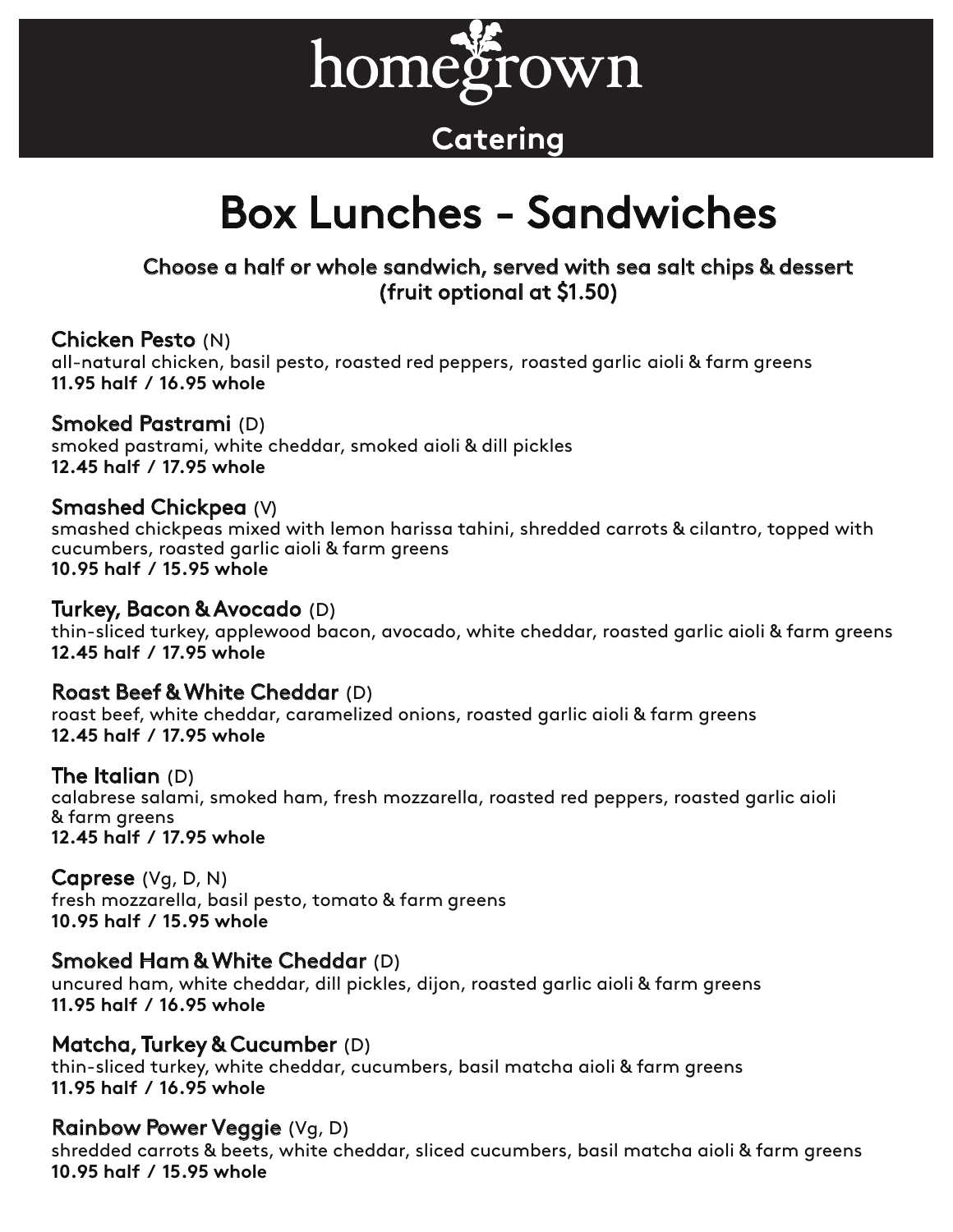

# Box Lunches - Bowls

# Choose a small or medium bowl, served with sea salt chips & dessert (fruit optional at \$1.50)

# Matcha Chicken Avocado (D, GF)

all-natural chicken, avocado, feta, cucumbers, cherry tomatoes, ancient grains, farm greens & basil lime matcha dressing **12.95 small / 17.45 med** 

# **Farmstead Cobb** (D, E, GF)

all-natural chicken, blue cheese, pasture-raised egg, applewood bacon, cherry tomatoes, farm greens & lemon avocado vinaigrette **13.25 small / 18.45 med** 

#### Sonoran Grass-Fed Steak

seared grass-fed steak, ancho roasted corn, avocado, pickled red onions, red cabbage, cilantro, ancient grains, farm greens & carrot lime habanero dressing **13.25 small / 18.45 med** 

#### **Spicy Braised Tofu** (V, S, GF)

braised tofu, avocado, cucumbers, red cabbage, ancient grains, farm greens & spicy miso lime dressing

**12.95 small / 17.45 med** 

#### Clean Greens  $(V, GF)$

cucumbers, cherry tomatoes, shredded carrots, farm greens & lemon avocado vinaigrette **10.95 small / 13.95 med**

#### Chickpea Garden (V, GF)

chickpeas, avocado, shredded beets, shredded carrots, red cabbage, cilantro, farm greens & spicy tahini dressing **12.95 small / 17.45 med**

# Allergens & Special Diets

(Vg) vegetarian, (V) vegan, (D) contains dairy, (E) contains egg, (N) contains nuts,

(S) contains soy, (GF) gluten-free, (\*) risky undercooked ingredient

All gluten-free items are made on shared equipment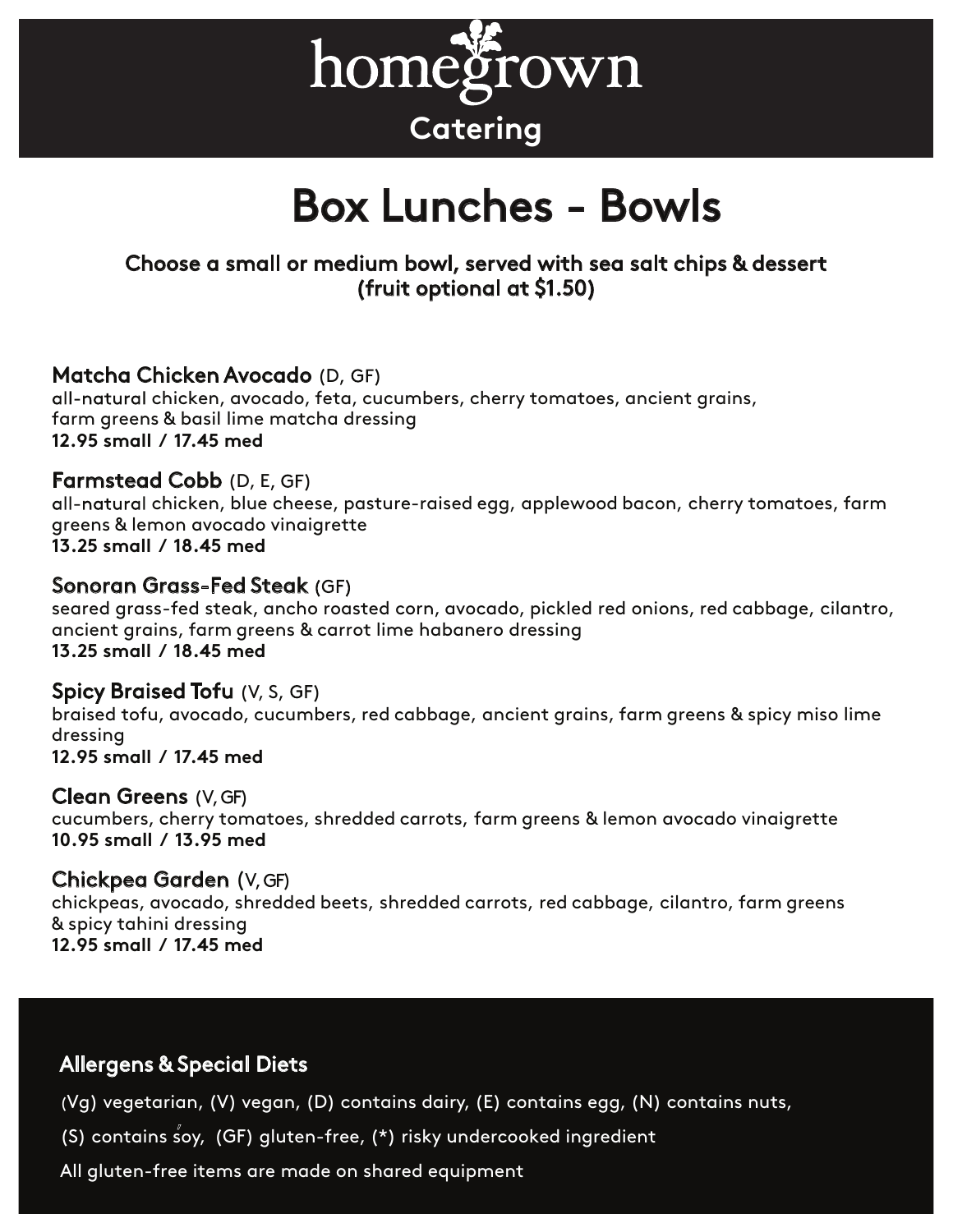

# Sandwich Platters

# create your own custom platter by ordering any quantity of half sandwiches of your choice

# Chicken Pesto (N)

all-natural chicken, basil pesto, roasted red peppers, roasted garlic aioli & farm greens **\$7.45 per half** 

# Smoked Pastrami (D)

smoked pastrami, white cheddar, smoked aioli & dill pickles **\$7.95 per half**

# Smashed Chickpea (V

smashed chickpeas mixed with lemon harissa tahini, shredded carrots & cilantro, topped with cucumbers, roasted garlic aioli & farm greens **\$6.45 per half**

### Turkey, Bacon & Avocado (D)

thin-sliced turkey, applewood bacon, avocado, white cheddar, roasted garlic aioli & farm greens **\$7.95 per half**

### Roast Beef & White Cheddar (D)

roast beef, white cheddar, caramelized onions, roasted garlic aioli & farm greens **\$7.95 per half** 

### The Italian (D)

calabrese salami, smoked ham, fresh mozzarella, roasted red peppers, roasted garlic aioli & farm greens **\$7.95 per half**

### Caprese (Vg, D, N)

fresh mozzarella, basil pesto, cherry tomatoes & farm greens **\$6.45 per half**

### Smoked Ham & White Cheddar (D, S)

smoked ham, white cheddar, dill pickles, dijon, roasted garlic aioli & farm greens **\$7.45 per half**

# Matcha, Turkey & Cucumber (D)

thin-sliced turkey, white cheddar, cucumbers, basil matcha aioli & farm greens **\$7.45 per half**

# Rainbow Power Veggie (Vg, D)

shredded carrots & beets, white cheddar, sliced cucumbers, basil matcha aioli & farm greens **\$6.45 per half**